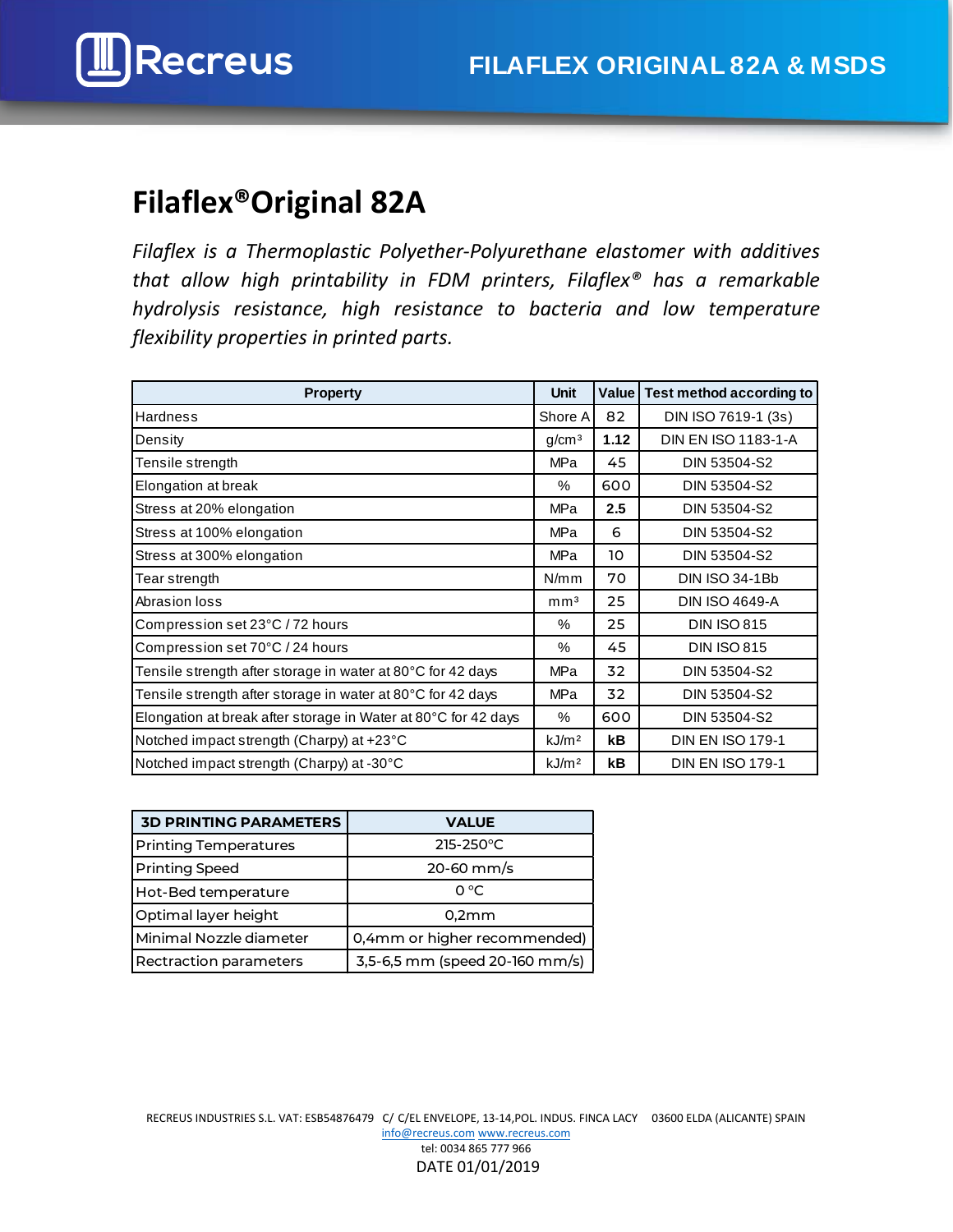

# **Recreus FILAFLEX ORIGINAL 82A & MSDS**

# **FILAFLEX ® ORIGINAL MSDS**

## **1. PRODUCT AND COMPANY IDENTIFICATION**

- **1.1 TRADE NAME: FilaFlex®**
- **1.2 COMPANY DETAILS:**

**RECREUS INDUSTRIES S.L.**

**C/EL ENVELOPE, 13-14,**



**1**

**POL. INDUS. FINCA LACY.**

**03600 ELDA, (Alicante), SPAIN**

**Tel: 0034 865 777966 [info@recreus.com](mailto:info@recreus.com) [www.recreus.com](http://www.recreus.com/)**

## **2. HAZARDS IDENTIFICATION**

#### *Classification of the substance or mixture*

This product is not classified as dangerous for health or the environment according to EC norm 1272/2008/CE (CLP) .

#### *Label elements:*

This product does't need dangerous label according to EC norm 1272/2008/CE (CPL)

## **3. COMPOSITION/INFORMATION ONINGREDIENTS**

Polymer. Thermoplastic polyurethane. Polyurethane polymer from methylenediphenyl diisocyanate, glycols, polyether polyol and additives.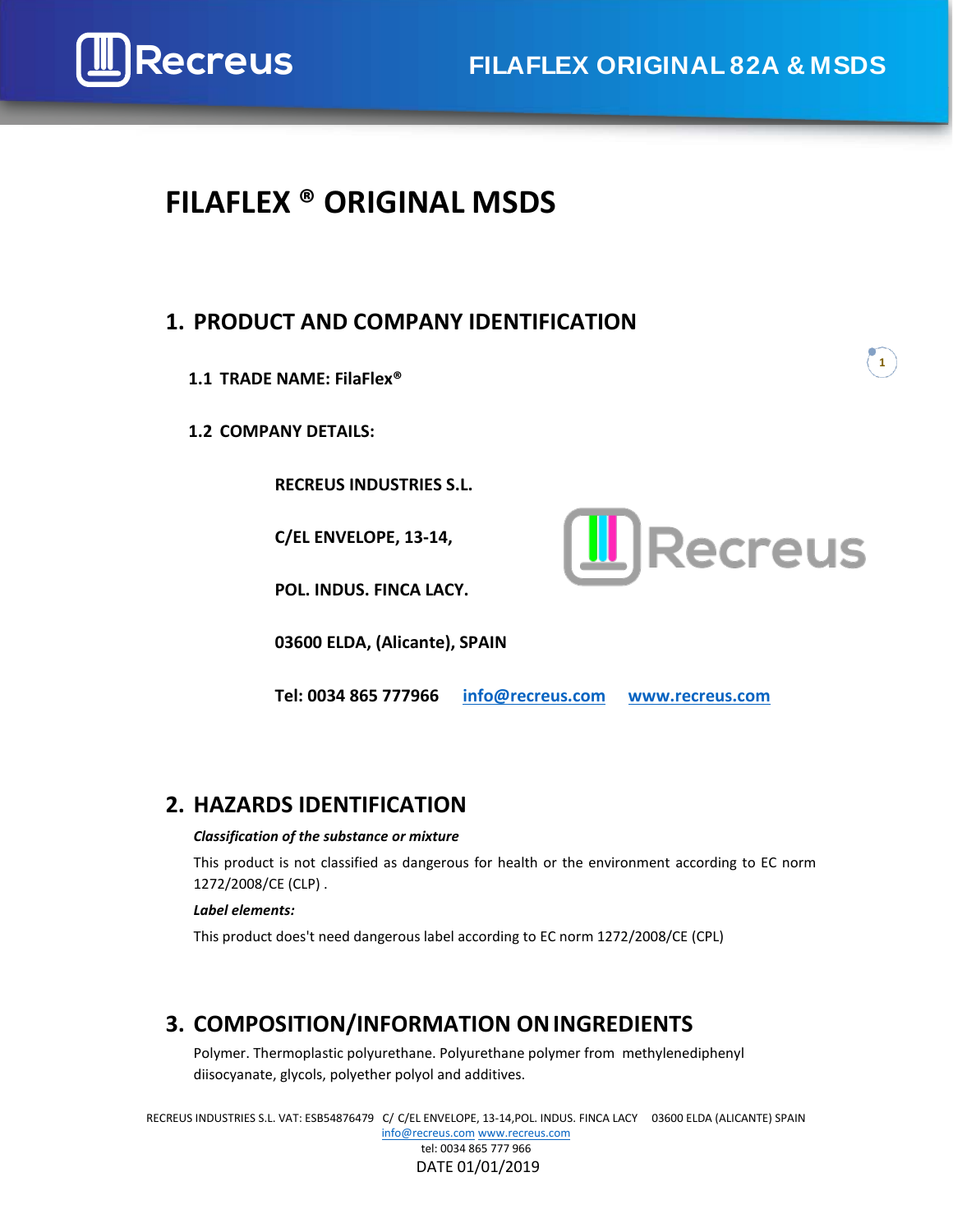

## **REGULATORY COMPLIANCE INFORMATION FOR FOOD CONTACT APPLICATION**

### **1) EUROPEAN REGULATION N. 10/2011, 14 January 2011:**

The starting monomers and the additives used, are included in the Union List of authorized substances, as in annex 1 of regulation n. 10/2011, as updated with regulation 175/2015.

#### **2) FDA STATUS:**

The starting monomers and the additives used, are included in FDA CFR21.

#### **DISCLAIMER:**

Is under responsibility of the 3d printer parts manufacturer or end user the compliance of the plastic object, for the specific use, with the overall migration limit, the specific migration limit and other restrictions.

Do not hesitate to contact our technical service for explanations, advising and for any other need.

## **4. FIRST AIDS**

- 1. General instruction: Change clothes impregnated with the product.
- 2. In case of inhalation: Supply fresh air. In case of disturbances, consult a doctor.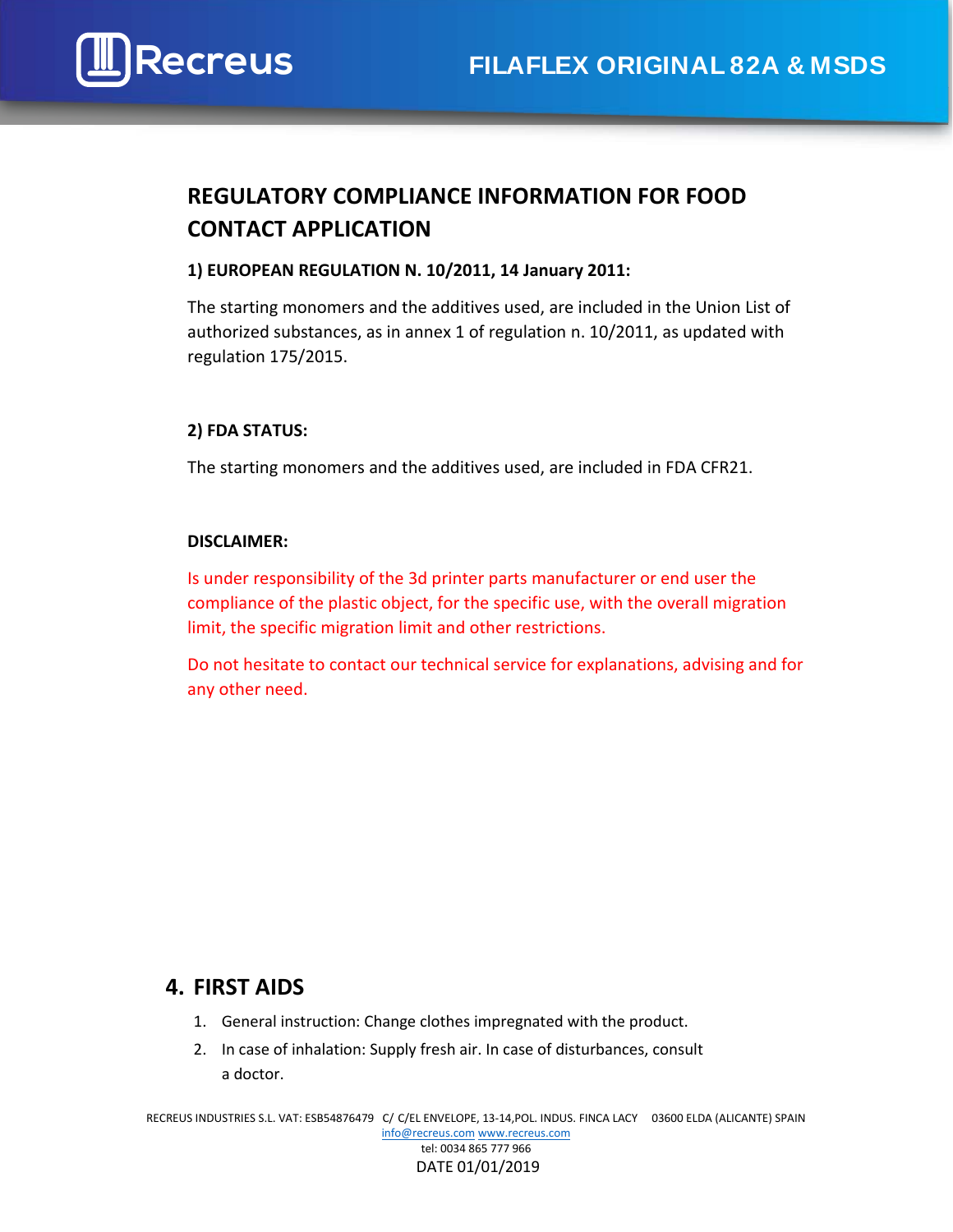- 3. After inhalation of decomposition products, breathe fresh air, rest, seek medical help.
- 4. In case of skin contact: Wash with soap and water. Visit your doctor if irritation continues skin.
- 5. After contact with molten product, cool rapidly with cold water. No skin separating the solidified product. Call a doctor immediately.
- 6. In case of eye contact: Rinse opened eye for several minutes under running water. If symptoms persist, consult a doctor. Remove contact lenses, if present and easy. Continue rinsing.
- 7. If swallowed: Rinse mouth and drink plenty of water. Do not induce vomiting. Consult doctor in case of persistent symptoms**.**

## **5. FIRE-FIGHTING MEASURES**

- 5.1 Suitable extinguishing media: Water, Foam, Dry chemical
- 5.2 Burning releases carbon monoxide, carbon dioxide, oxides of nitrogen and traces of hydrogen cyanide. In the event of fire and/or explosion do not breathe f**u**me.
- 5.3 Firemen must wear self‐conta ined b **r**eathing apparatus.
- 5.4 Do not allow contaminated extinguishing water to enter the soil, ground‐ water or surface waters.

## **6. Measures in case of accidental release**

### **6.1 Personal precautions**

RECREUS INDUSTRIES S.L. VAT: ESB54876479 C/ C/EL ENVELOPE, 13-14,POL. INDUS. FINCA LACY 03600 ELDA (ALICANTE) SPAIN [info@recreus.com](mailto:info@recreus.com) [www.recreus.com](http://www.recreus.com/) tel: 0034 865 777 966 DATE 01/01/2019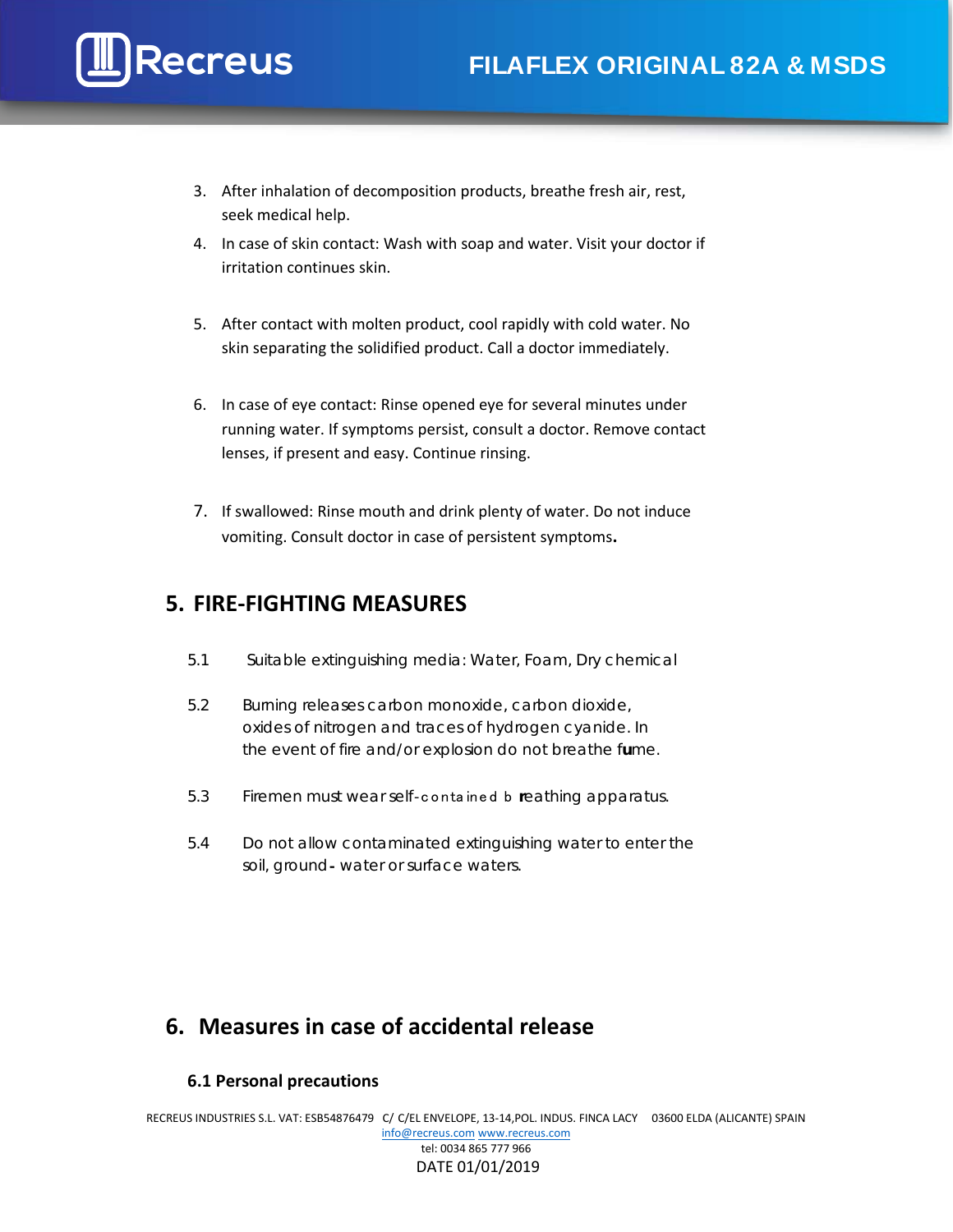- **▪** Protective equipment and emergency procedures
- Avoid dust formation.
- Do not breathe dust.
- Keep away from sources of ignition.
- Avoid eye contact.
- Danger of slipping on spilled product or pouring.

### **6.2 Environmental cautions:**

Do not discharge into drains / surface water / ground water.

### **6.3 Methods and Materials for containment and cleaning up**

Allow to solidify, pick up mechanically. Dispose of the material collected according to regulations.

## **7.HANDLING AND STORAGE**

#### **Handling**

Adequate ventilation and if necessary, effective exhaust must be provided at the workplace of fused deposition modeling process.

Provided good ventilation and/or local exhaust systems are used, the Workplace Exposure Limit(s) stated in Chapter 8 should not be exceeded. Dust must be removed by effective exhaust ventilation.

#### **Storage**

Keep container tightly closed and dry. Storage temperature: < 40 °C

## **8.Exposure controls / personal protection**

RECREUS INDUSTRIES S.L. VAT: ESB54876479 C/ C/EL ENVELOPE, 13-14,POL. INDUS. FINCA LACY 03600 ELDA (ALICANTE) SPAIN [info@recreus.com](mailto:info@recreus.com) [www.recreus.com](http://www.recreus.com/) tel: 0034 865 777 966

#### DATE 01/01/2019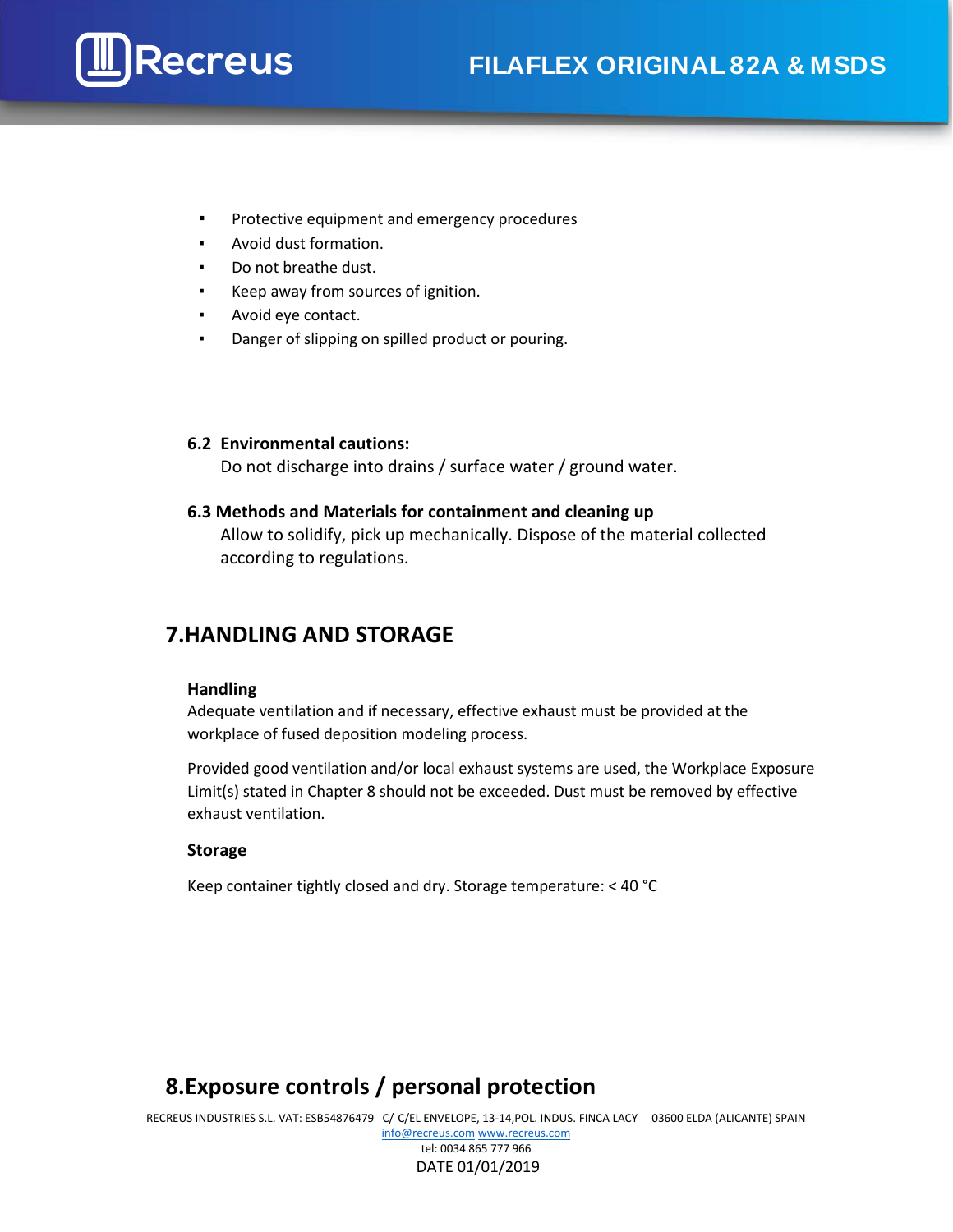#### **Ventilation:**

During fused deposition modeling operations, use with ventilation adequate to reduce levels of air contaminants below that which may cause personal injury or illness. Local exhaust ventilation that removes air contaminants from the breathing zone is prefer ed. General, mechanical, or dilution ven**t**ilation may be suitable.

#### **Respiratory protection:**

In case of dust formation use respiratory equipment with filter type particle filter P1 according to EN 143.

### **Hand protection:**

Suitable materials for safety gloves; EN 374-3: polyvinyl chloride - PVC (>= 0.5 mm) Contaminated and/or damaged gloves must be changed.

**Eye protection:** Wear eye/face protection.

### **Skin and body protection:**

Wear suitable protective clothing.

#### **Further protective measures:**

Do not breathe dust/vapor. Grease skin.

## **9.Physical and chemical properties:**

RECREUS INDUSTRIES S.L. VAT: ESB54876479 C/ C/EL ENVELOPE, 13-14,POL. INDUS. FINCA LACY 03600 ELDA (ALICANTE) SPAIN [info@recreus.com](mailto:info@recreus.com) [www.recreus.com](http://www.recreus.com/) tel: 0034 865 777 966

#### DATE 01/01/2019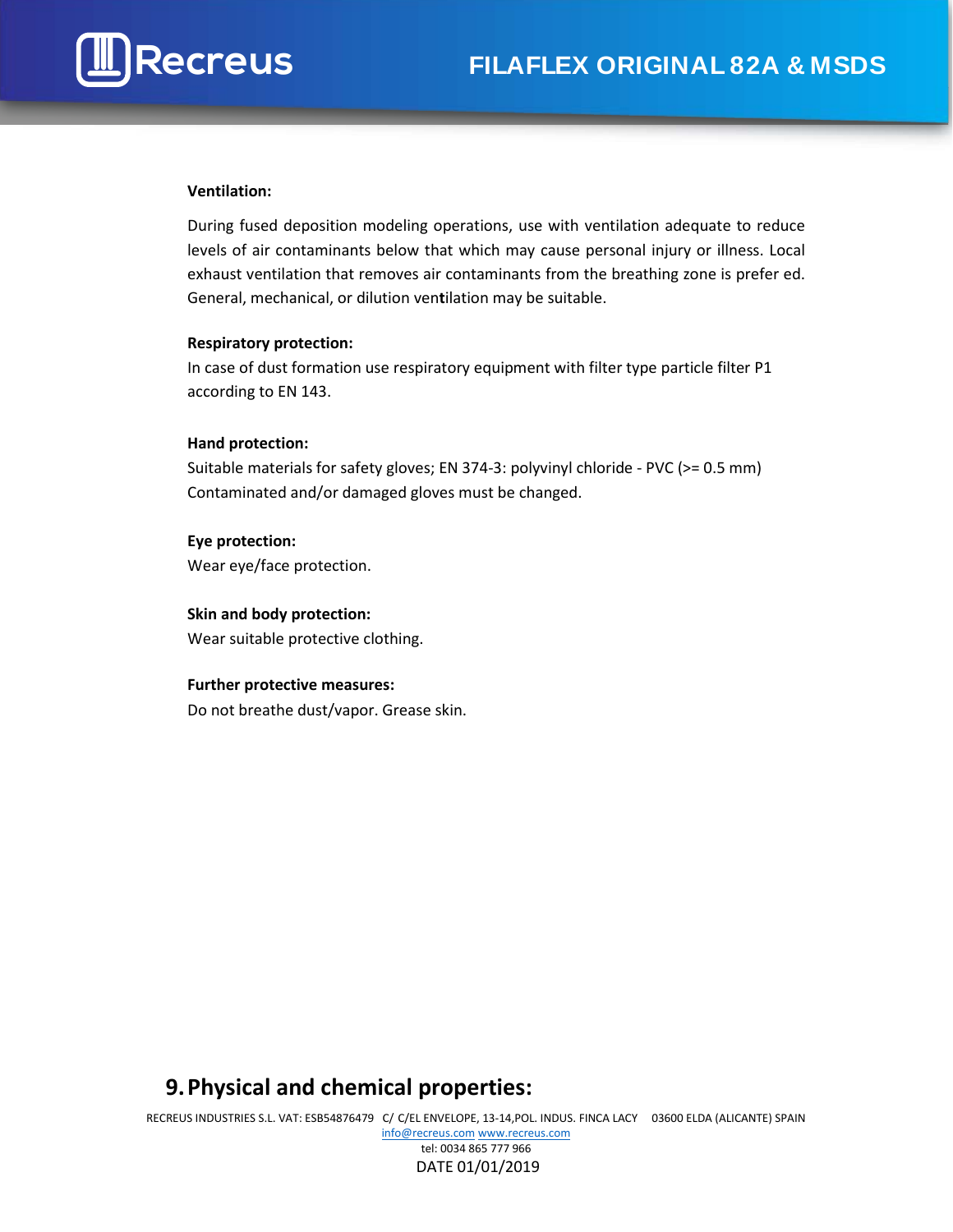# **Recreus FILAFLEX ORIGINAL 82A & MSDS**

| Appearance:                       | Various colors |
|-----------------------------------|----------------|
| Odor:                             | Odorless       |
| <b>Odour Threshold:</b>           | <b>NA</b>      |
| PH:                               | <b>NA</b>      |
| Boiling Point (°C):               | <b>NA</b>      |
| Melting point (°C):               | 220-240        |
| Softening point (°C):             | 105            |
| <b>Evaporation Rate:</b>          | <b>NA</b>      |
| Properties Flammable / Explosive: | NA             |
| Vapor pressure / vapor density:   | NA             |
| Relative density:                 | 1.13           |
| Solubility:                       | <b>NA</b>      |
| Octanol / water partition:        | NA             |
| Auto-ignition temperature:        | <b>NA</b>      |
| Decomposition temperature:        | <b>NA</b>      |
| Viscosity:                        | <b>NA</b>      |
| Other properties:                 | <b>NA</b>      |

## **10.Stability and reactivity**

**Reactivity:** Non-applicable

#### **Chemical stability**

Thermal decomposition / conditions to be avoided:

- No decomposition with storage and proper handling.
- Avoid impact, friction, heat, sparks, and electrostatic charges.

RECREUS INDUSTRIES S.L. VAT: ESB54876479 C/ C/EL ENVELOPE, 13-14,POL. INDUS. FINCA LACY 03600 ELDA (ALICANTE) SPAIN [info@recreus.com](mailto:info@recreus.com) [www.recreus.com](http://www.recreus.com/) tel: 0034 865 777 966 DATE 01/01/2019 **Possibility of dangerous reactions:** Non-applicable.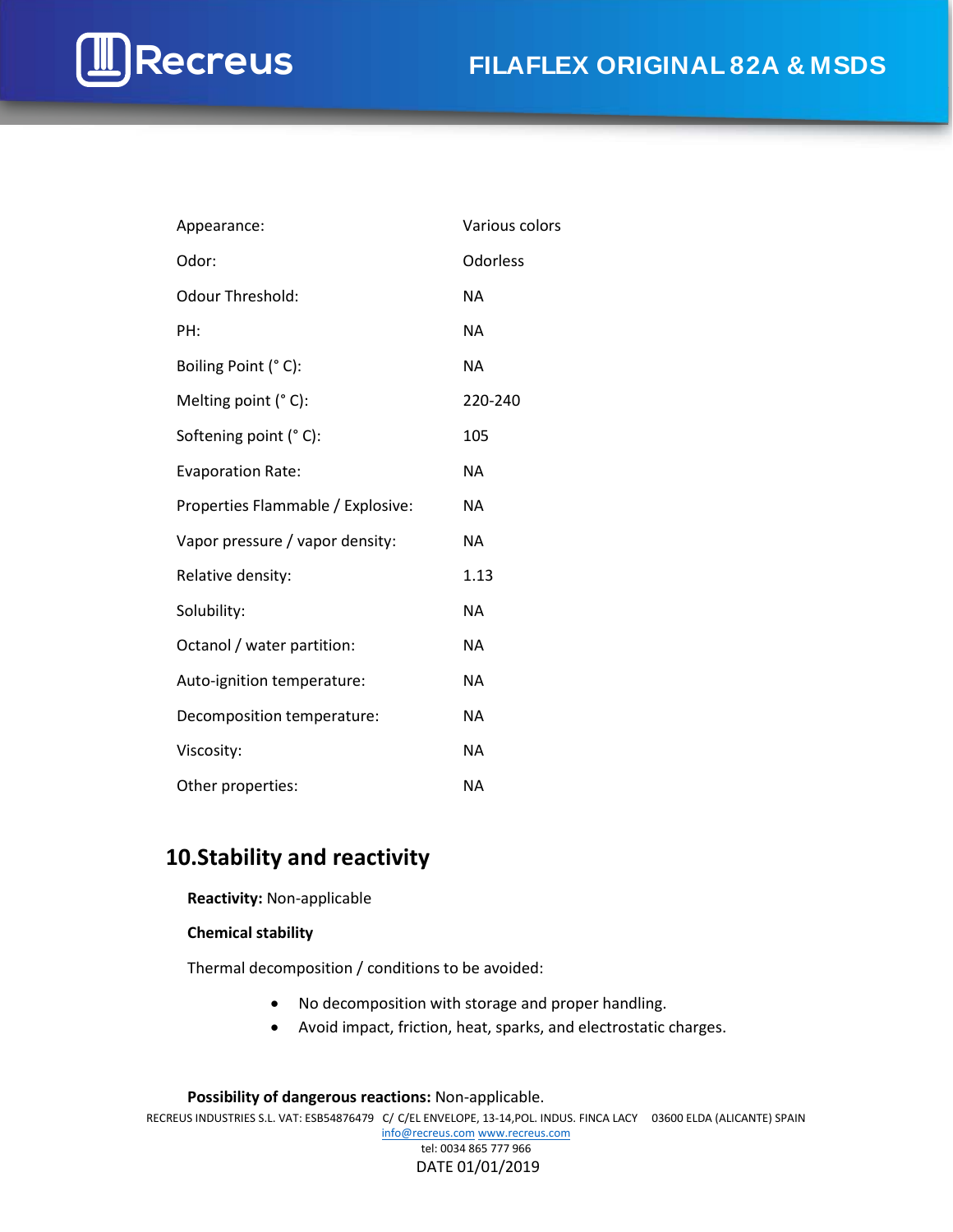**Conditions to be avoided:** No further relevant information.

**Incompatible materials:** Strong oxidants.

**Strong decomposition products**

- **IFRE** Irritant gases / vapours.
- Toxic gases / vapours.
- **Smoke.**
- Carbon monoxide (CO) and carbon dioxide ( $CO<sub>2</sub>$ ) emissions

## **11.TOXICOLOGICAL INFORMATION**

**Acute toxicity LD50 oral rat:** > 5000 mg/kg

**Acute toxicity LD50 subcutaneous, rat:** > 5000 mg/kg

**Primary skin irritation, rabbit:** non-i**r**ritant

**Primary mucosae irritation, rabbit:** non-irritant

**Skin sensitisation according to Magnusson/Kligmann (maximizing test)**: No sensitisation established on guinea-pigs

**Additional information:** According to our experience and information the product has no harmful effects on health if properly handled.

## **12. ECOLOGICAL INFORMATION**

#### **Ecotoxicity**

It is not expected to be very toxic, but if ingested by birds or aquatic life, can cause adverse mechanical effects

#### **Mobility**

Bioconcentration is not expected because of the high molecular weight (MW > 1000). In the terrestrial environment, material is expected to remain in the soil. In the aquatic environment material will sink and remain in the sediment.

#### **Persistence and degradability**

RECREUS INDUSTRIES S.L. VAT: ESB54876479 C/ C/EL ENVELOPE, 13-14,POL. INDUS. FINCA LACY 03600 ELDA (ALICANTE) SPAIN [info@recreus.com](mailto:info@recreus.com) [www.recreus.com](http://www.recreus.com/) tel: 0034 865 777 966 DATE 01/01/2019